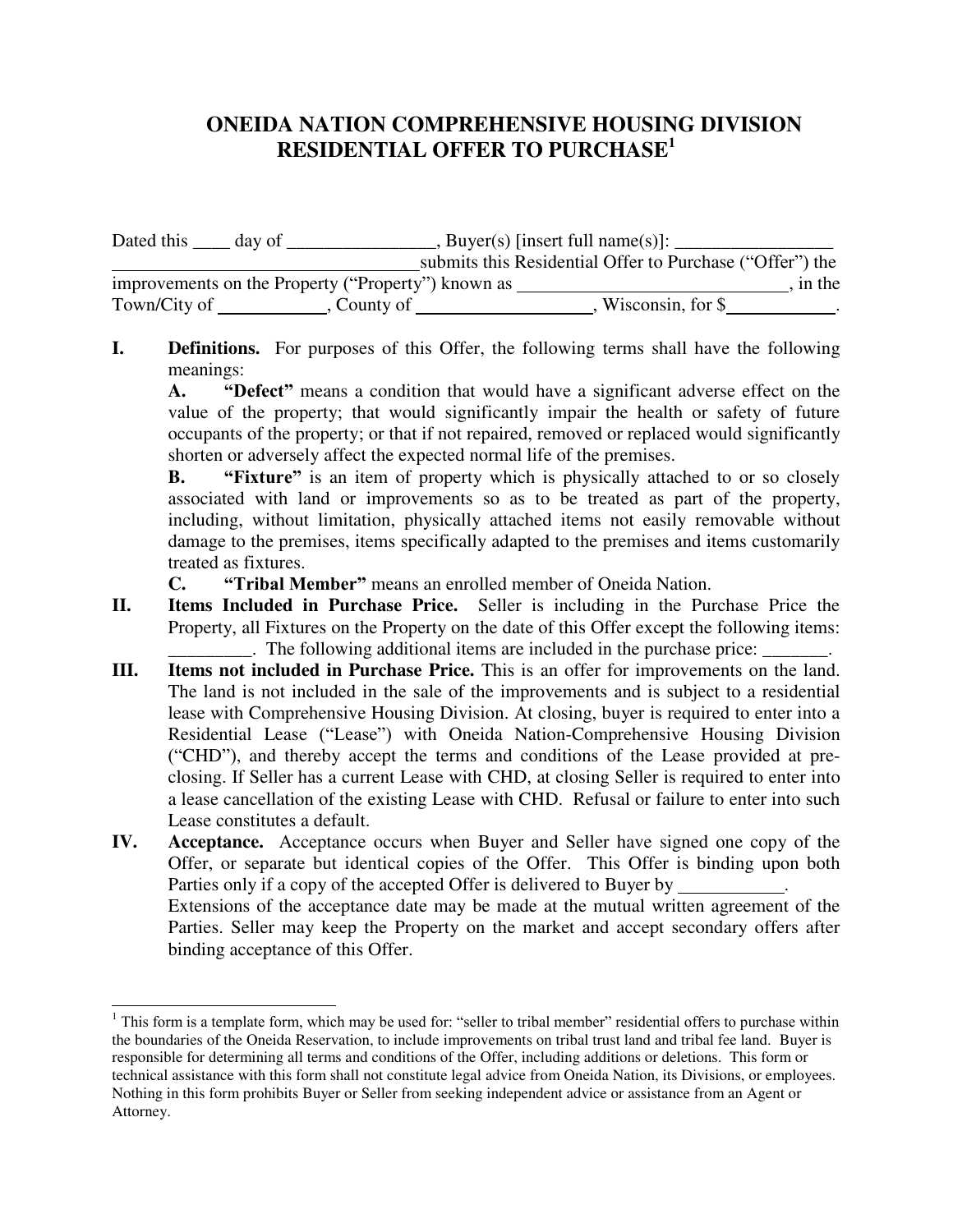- **V. Delivery of Documents and Written Notices.** Unless otherwise stated in this Offer, delivery of documents and written notices to a Party shall be effective only when accomplished by one of the following methods:
	- **A. Personal Delivery:** giving the document or written notice personally to the Party.
	- **B. Fax:** fax transmission of the document or written notice to the following fax  $number(s):$  Seller:  $(\_\_)$  \_\_\_\_\_\_\_\_\_\_\_\_\_\_; Buyer  $(\_\_)$
	- **C. E-Mail:** electronically transmitting the document or written notice to the following e-mail addresses: Seller:  $\ddot{\hspace{1cm}}$  ; Buyer:
- **VI. Occupancy.** Occupancy of the Property shall be given to Buyer at time of closing unless otherwise provided in this Offer. At time of occupancy, Property shall be in substantially the same condition as was presented at the open house with the yard and land free and clear of any personal property, refuse, debris, ect.
- **VII. Closing.** This transaction is to be closed no later than at Comprehensive Housing Division, unless otherwise agreed by the Parties in writing.
- **VIII. Closing Prorations.** The following items, if applicable, shall be prorated at closing, based upon date of closing values: real estate taxes, rents, property owner's association assessments, fuel, water, garbage  $\&$  recycling and
- **IX. Contingencies.** Seller agrees to allow Buyer's inspectors, testers and appraisers reasonable access to the Property upon advance notice, if necessary to satisfy the contingencies in this Offer. Buyer and licensees may be present at all inspections and testing. Buyer agrees to promptly restore the Property (and any land involved) to its original condition after said inspections and testing are completed unless otherwise agreed to with Seller, and Comprehensive Housing Division if well and/or septic inspection/testing occurs. Buyer agrees to promptly provide copies of all inspection and testing reports to Seller, Comprehensive Housing Division, and Oneida Environmental Health & Safety if required by Comprehensive Housing Division. Seller acknowledges that certain inspections or tests may detect environmental pollution which may be required to be reported to the Wisconsin Department of Natural Resources or the Environmental Protection Agency.
	- **A. This Offer is contingent upon the following:** [Buyer to delete any contingencies which they do not wish to exercise.]
		- **1. Real Estate Condition Report.** Seller shall provide Buyer a Real Estate Condition Report within ten (10) days of acceptance. Buyer retains the right to terminate this Offer if a Real Estate Condition Report discloses Defects.
		- **2. Appraisal.** Buyer, at Buyer's expense, shall have the Property appraised by a Wisconsin licensed or certified independent appraiser who issues an appraisal report dated subsequent to the date of this Offer indicating an appraised value for the Property equal to or greater than the agreed upon purchase price. Said appraisal shall be completed within fifteen (15) days of acceptance.
		- **3. Home Inspection.** Buyer, at Buyer's expense, shall obtain a home inspection completed by a Wisconsin registered home inspector within fifteen (15) days of acceptance.
		- **4. Septic System Inspection.** Seller, at Seller's expense, shall provide Buyer with a report from a county sanitarian, certified soil tester or master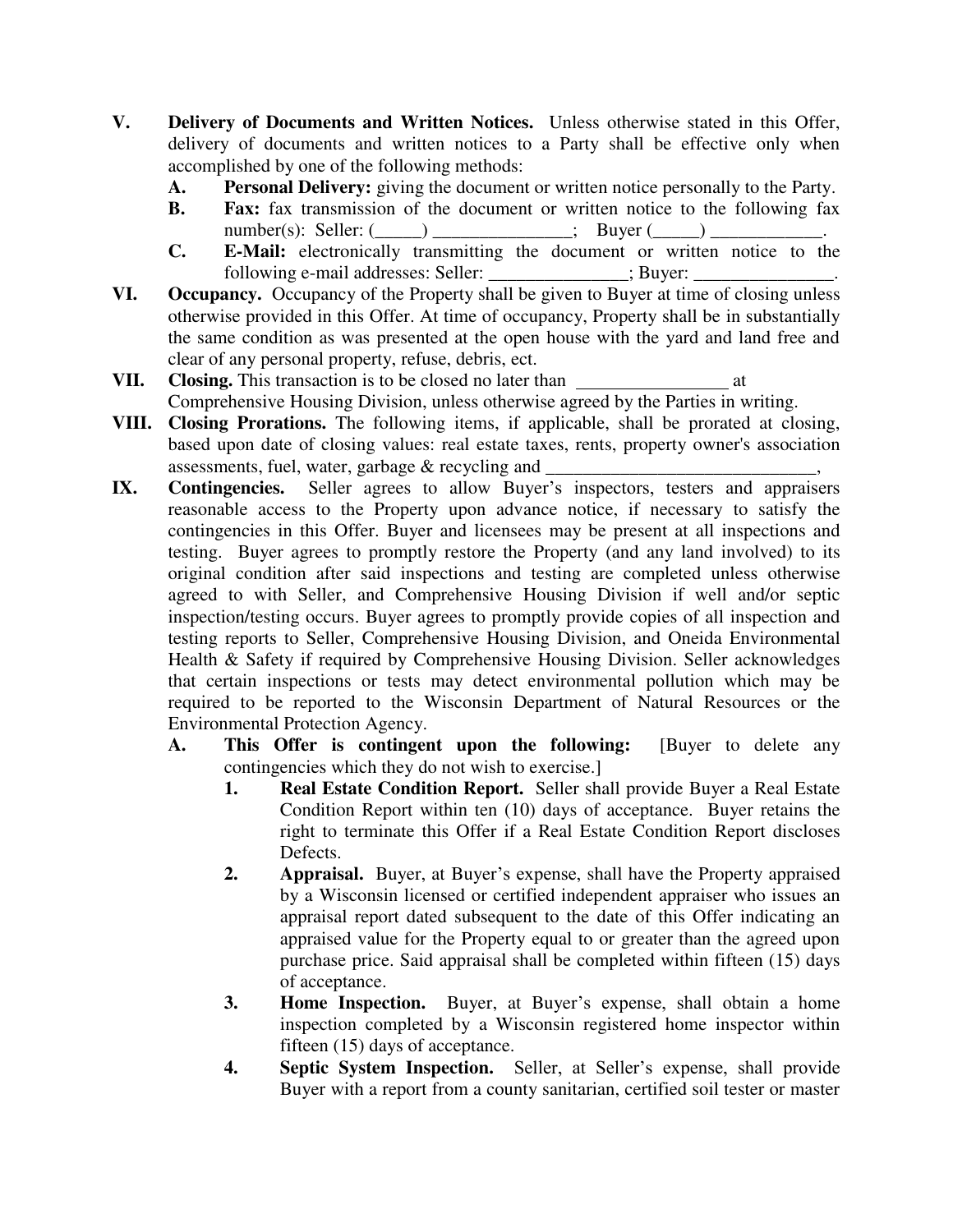plumber competent to inspect septic systems, performed in the last six (6) months, which indicates that the septic system is not disapproved for current use utilizing the Nation's standard "On Site Waste Inspection" sheet within fifteen (15) days of acceptance.

- **5. Well Water Testing.** Seller, at Seller's expense, shall provide Buyer with a report from a State Approved Laboratory performed in the last six (6) months which indicates that the well water is bacteriologically safe (of the Colitic group) for all human consumption and that the well water has nitrate concentration less than the maximum health-related level established by the State of Wisconsin for public water systems within fifteen (15) days of acceptance.
- **6. Well System Inspection.** Seller, at Seller's expense, shall provide Buyer with a report from a licensed well driver, a licensed pump installer or a master plumber competent to inspect well systems, performed in the last six (6) months, which indicates the well and pressure system conform to the applicable code in effect at the time the well was installed and is not disapproved for current use utilizing the Nation's standard "On Site Waste Inspection" sheet within fifteen (15) days of acceptance.
- **7. Closing Papers and Costs:** Parties shall work with the lender to prepare the closing papers and obtain appropriate approvals prior to pre-closing. The closing papers and costs shall be determined by lender. Any closing costs shall be provided at closing.
- **B. Buyer's Pre-Closing Walk-Through.** Within three (3) days prior to closing, at a reasonable time pre-approved by Seller, Buyer shall have the right to walk through the Property to determine that there has been no significant change in the condition of the Property, except for ordinary wear and tear and changes approved by Buyer, that Seller has removed Seller's personal property, debris and trash, and that any defects Buyer has agreed to cure have been repaired in the manner agreed to by the Parties.
- **C. Right to Cure.** Seller shall have a right to cure the Defects. Seller may satisfy any contingency by curing the Defects in good and workmanlike manner and delivering to Buyer a written report/receipts detailing the work done within fifteen (15) days prior to closing. This Offer shall be null and void if Buyer makes timely delivery of Notice of Defects, including documentation of Defects, and: 1.) Seller delivers written notice that Seller will not cure; or 2.) Seller does not cure the Defects as provided herein within fifteen (15) days prior to closing.
- **D. Contingencies Deemed Satisfied.** All contingencies shall be deemed satisfied, unless Buyer, within twenty-five (25) days of acceptance, delivers to Seller, a copy of the written report(s) and a written notice listing the Defect(s) identified in those report(s) to which Buyer objects.

**\_\_\_\_\_\_\_\_\_\_\_\_\_\_\_\_\_\_\_\_\_\_\_\_\_\_\_\_\_\_\_\_\_\_\_\_\_\_\_\_\_\_\_\_\_\_\_\_\_\_\_\_\_\_\_\_\_\_\_\_\_\_\_\_\_\_ \_\_\_\_\_\_\_\_\_\_\_\_\_\_\_\_\_\_\_\_\_\_\_\_\_\_\_\_\_\_\_\_\_\_\_\_\_\_\_\_\_\_\_\_\_\_\_\_\_\_\_\_\_\_\_\_\_\_\_\_\_\_\_\_\_\_ \_\_\_\_\_\_\_\_\_\_\_\_\_\_\_\_\_\_\_\_\_\_\_\_\_\_\_\_\_\_\_\_\_\_\_\_\_\_\_\_\_\_\_\_\_\_\_\_\_\_\_\_\_\_\_\_\_\_\_\_\_\_\_\_\_\_ \_\_\_\_\_\_\_\_\_\_\_\_\_\_\_\_\_\_\_\_\_\_\_\_\_\_\_\_\_\_\_\_\_\_\_\_\_\_\_\_\_\_\_\_\_\_\_\_\_\_\_\_\_\_\_\_\_\_\_\_\_\_\_\_\_\_ \_\_\_\_\_\_\_\_\_\_\_\_\_\_\_\_\_\_\_\_\_\_\_\_\_\_\_\_\_\_\_\_\_\_\_\_\_\_\_\_\_\_\_\_\_\_\_\_\_\_\_\_\_\_\_\_\_\_\_\_\_\_\_\_** 

**E. Other.**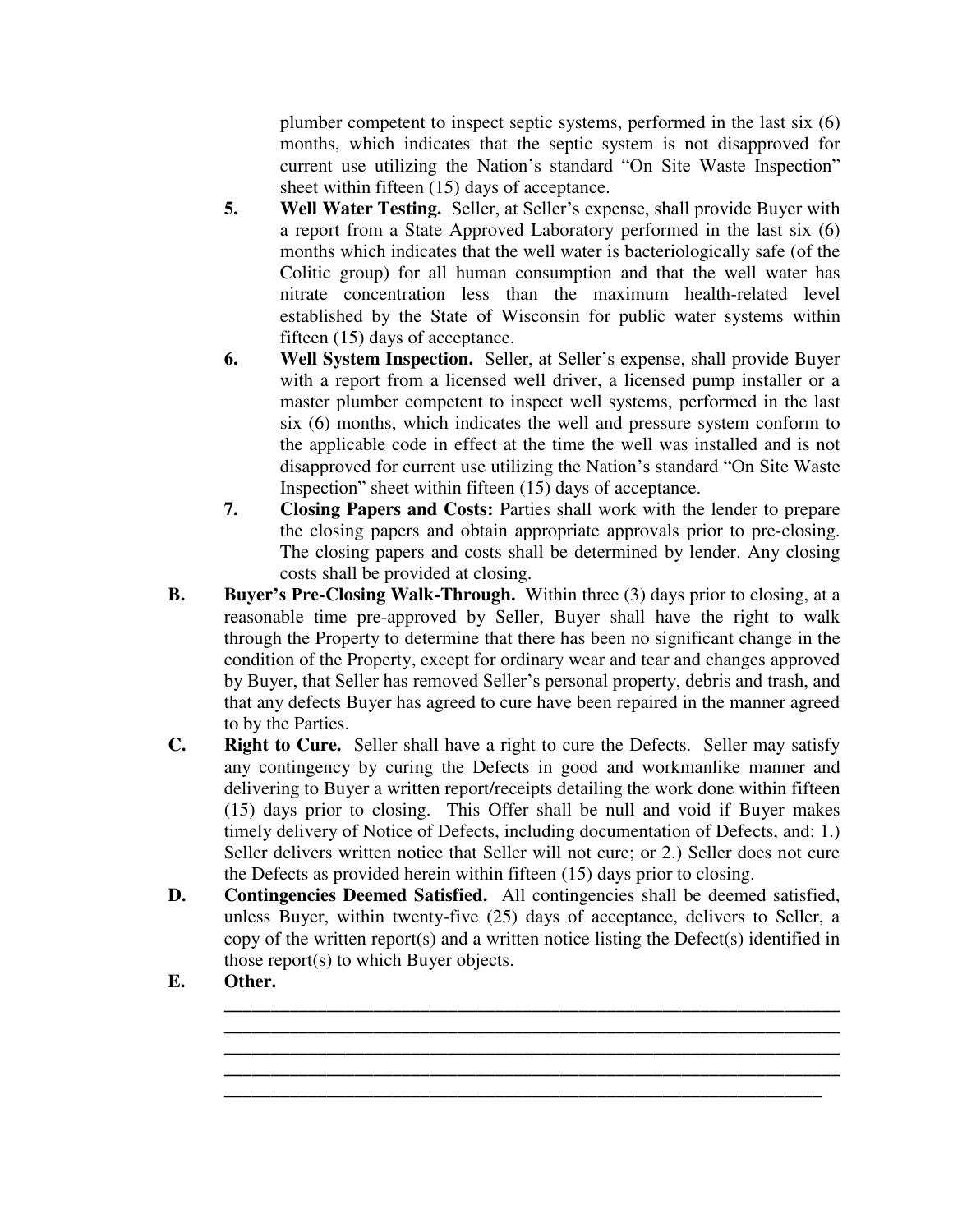- **X. Default.** A material failure to perform any obligation under this Offer is a default. If Seller defaults, Buyer may terminate the Offer. If Buyer defaults, Seller may terminate the Offer.
- **XI. Additional Provisions.** 
	- **A. Other: \_\_\_\_\_\_\_\_\_\_\_\_\_\_\_\_\_\_\_\_\_\_\_\_\_\_\_\_\_\_\_\_\_\_\_\_\_\_\_\_\_\_\_\_\_\_\_\_\_\_\_\_\_\_\_\_\_\_\_\_\_\_\_\_\_\_**
	- **\_\_\_\_\_\_\_\_\_\_\_\_\_\_\_\_\_\_\_\_\_\_\_\_\_\_\_\_\_\_\_\_\_\_\_\_\_\_\_\_\_\_\_\_\_\_\_\_\_\_\_\_\_\_\_\_\_\_\_\_\_\_\_\_ B. Entire Contract.** This Offer, including any amendments to it, contains the entire agreement of the Buyer and Seller regarding the transaction. All prior negotiations and discussions have been merged into this Offer. This agreement binds and inures to the benefit of the Parties to this Offer and their successors in interest.

**\_\_\_\_\_\_\_\_\_\_\_\_\_\_\_\_\_\_\_\_\_\_\_\_\_\_\_\_\_\_\_\_\_\_\_\_\_\_\_\_\_\_\_\_\_\_\_\_\_\_\_\_\_\_\_\_\_\_\_\_\_\_\_\_\_\_ \_\_\_\_\_\_\_\_\_\_\_\_\_\_\_\_\_\_\_\_\_\_\_\_\_\_\_\_\_\_\_\_\_\_\_\_\_\_\_\_\_\_\_\_\_\_\_\_\_\_\_\_\_\_\_\_\_\_\_\_\_\_\_\_\_\_ \_\_\_\_\_\_\_\_\_\_\_\_\_\_\_\_\_\_\_\_\_\_\_\_\_\_\_\_\_\_\_\_\_\_\_\_\_\_\_\_\_\_\_\_\_\_\_\_\_\_\_\_\_\_\_\_\_\_\_\_\_\_\_\_\_\_**

**C. Property Damage Between Acceptance and Closing.** If, prior to closing, the Property is damaged in an amount of not more than five percent (5%) of the selling price, Seller shall be obligated to repair the Property and restore it to the same condition that it was on the day of this Offer. No later than closing, Seller shall provide Buyer with lien waivers for all repairs and restoration. If the damage shall exceed such sum, Seller shall promptly notify Buyer in writing of the damage and this Offer may be canceled at option of Buyer. Should Buyer elect to carry out this Offer despite such damage, Buyer shall be entitled to the insurance proceeds, if any, relating to the damage to the Property, plus a credit towards the purchase price equal to the amount of Seller's deductible on such policy, if any. However, if this sale is financed by a land contract or a mortgage to Seller, any insurance proceeds shall be held in trust for the sole purpose of restoring the Property.

| Date |
|------|
|      |
| Date |
|      |

Enrollment No.